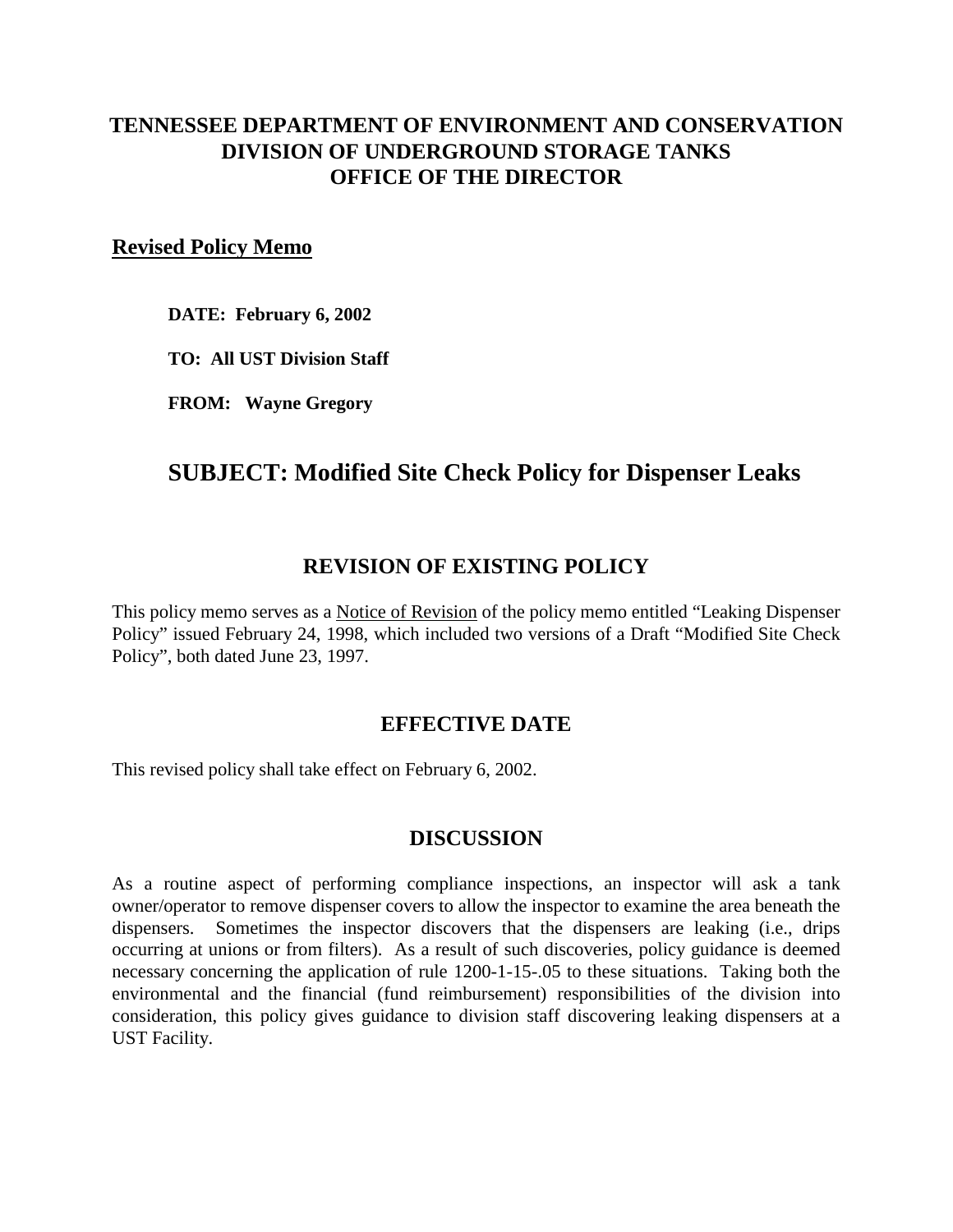Modified Site Check Policy for Dispenser Leaks – Policy Revision Effective date – February 6, 2002 Page 2 of 4

Staff shall immediately direct the UST owner/operator to stop the leak and repair the leaking dispenser. Staff shall, at a minimum, evaluate the four factors listed below to determine if a modified site check is an appropriate requirement for the UST facility owner/operator:

- **1. The severity of the leak at the dispenser, including, but not limited to: (a) the time period the leak/drip has been going on, if that information can be obtained; (b) the number of dispensers that are leaking; and (c) the rate of release at the dispenser;**
- **2. The amount of free product and/or soil contamination below the dispenser;**
- **3. A review of the release detection records for the facility; and**
- **4. Any other relevant factors, such as the presence of a containment basin under the dispenser, and whether or not that containment basin is filled to capacity and has overfilled into the environment.**

**After evaluating the information above, staff may direct the UST owner/operator to perform a modified site check as defined in this memo if it is suspected that the release from the leaking dispenser poses a significant threat to human health and/or the environment.** 

All situations are not the same. Requiring a modified site check for all leaking dispenser problems may be overly cautious, while never requiring a modified site check when leaking dispensers are discovered is environmentally irresponsible. Staff should use their best professional judgement to determine if a modified site check should be required when a leaking dispenser is discovered. I believe our staff have the training and experience to make wise decisions in these matters. Should a staff person need assistance in making this decision, then the UST Field Office Manager at the EAC should be presented with the facts and consulted for the appropriate action.

One final comment, if an environmental problem is discovered in the proximity of a UST facility, the division can require UST owner/operators in the area to conduct systems tests and site checks. The authority for this requirement is in Rule  $1200-1-15-0.05(2)$  and  $(3)(a)$  and  $(b)$ . Obviously, we must use this authority wisely and direct only those UST owner/operators whose USTs are potential source(s) of contamination to conduct site checks. As a part of the continued evolution of the UST Program, we now have in place a mechanism to repay UST owner/operators, who are required to perform site checks under the rules cited above, should the UST owner/operator demonstrate that their USTs are not a source of the contamination. This repayment mechanism provides staff with the confidence that should a UST owner/operator who has been asked to conduct a modified site check determines that their facility has not had a release, the expenses incurred will be reimbursed from the TN Petroleum UST Fund.

#### **MODIFIED SITE CHECK PROCEDURE**

Site check activities and the evaluation of the subsurface investigation shall be directed by a registered professional geologist under the Tennessee Geologist Act (T.C.A. §62-36-101 et seq.),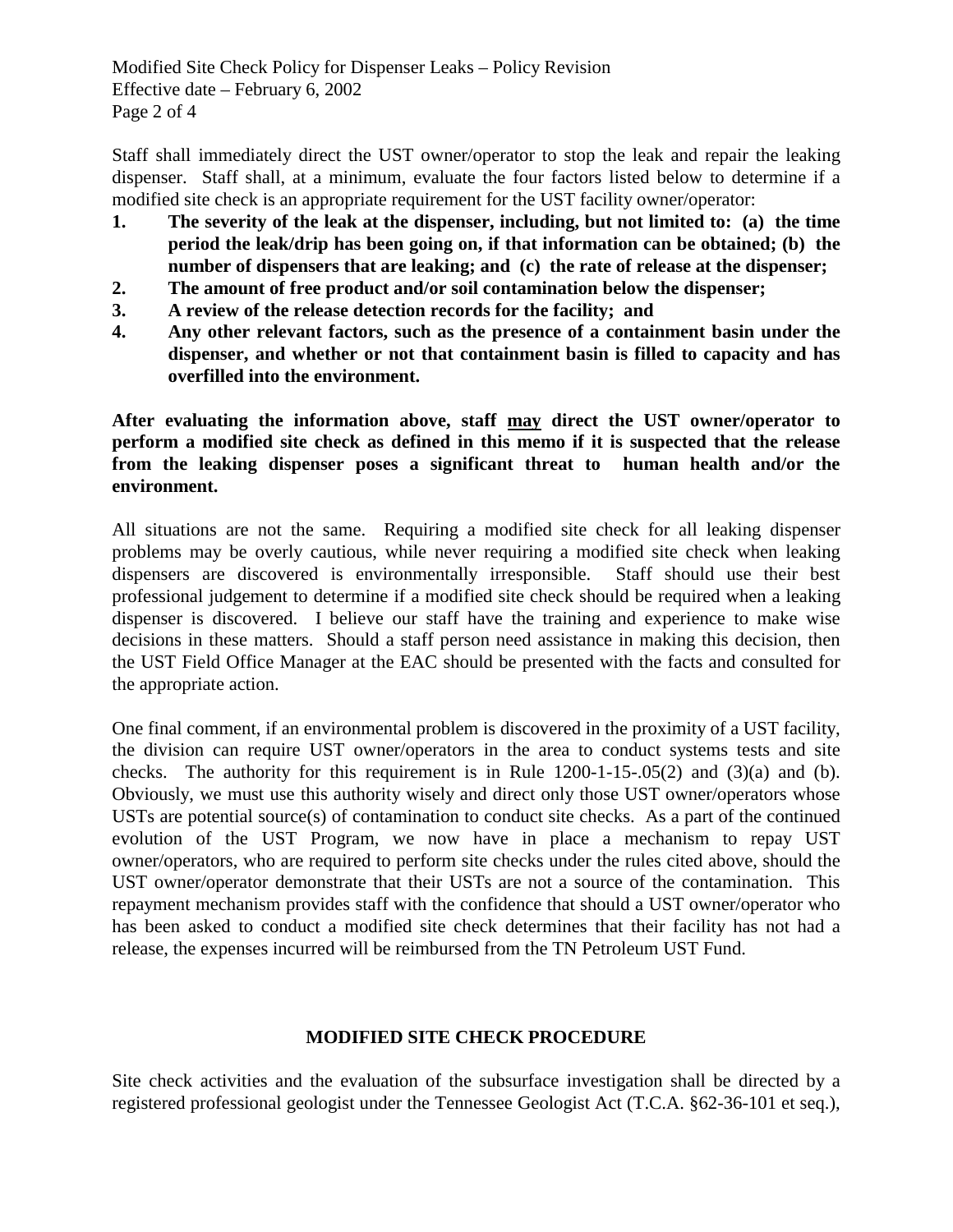Modified Site Check Policy for Dispenser Leaks – Policy Revision Effective date – February 6, 2002 Page 3 of 4

or registered professional engineer under the Tennessee Architects, Engineers, Landscape Architects, and Interior Designers Law and Rules (T.C.A. §62-2-101 et seq.). The modified site check shall consist of the following steps:

1. One boring shall be placed no more than three feet from the dispenser and advanced to a depth of six feet below the ground surface in the apparent downgradient direction. If site-specific conditions will not allow the placement of the boring within three feet of the dispenser, prior approval of the boring location must be received from the Environmental Assistance Center case manager. The chemicals for analysis and the analysis methods shall be selected based on the chemicals of concern associated with the petroleum product observed leaking from the dispenser. Procedures for sample collection shall be:

#### **Equipment and Collection**

- a. Samples from hand augers and power augers shall be allowed only if discrete samples can be obtained utilizing a properly decontaminated auger bucket, split spoon, or shelby tube. The sampling of auger cuttings is not acceptable.
- b. Samples from borings advanced by a drill rig shall be collected utilizing properly decontaminated split spoon samplers. Soil samples shall be collected continuously for the depth of the boring.
- c. When site conditions are suitable, the use of a direct push or hydraulic push sampling method (i.e., Geoprobe, Cone penetrometer, etc.) may be utilized. When using the direct push sampling method, all applicable sections of the Environmental Assessment Guidelines shall be followed.

#### **Selection of Soil Samples**

Upon opening the split spoon, the sample shall be split in half lengthwise. One side of the sample shall be immediately placed into a laboratory prepared jar in a manner that eliminates headspace. The jar shall be properly labeled and stored at 4°C or less. All samples shall be maintained at  $4^{\circ}$ C until they are delivered to the laboratory performing the analysis. Once the potential laboratory sample has been properly stored, the remainder of the soil in the split spoon shall be classified and placed in a sealing plastic bag, leaving some air space. The bag shall be properly labeled and the sample allowed to volatilize for a minimum of fifteen minutes at a minimum of 68°F. All samples shall be allowed to volatilize for an equal period of time prior to screening. Once the sample has been allowed to volatilize, the headspace shall be sampled with an Organic Vapor Detector (OVD).

The OVD shall be either a photoionization detector or a flame ionization detector. The use of vapor detection tubes or other methods of screening are not acceptable